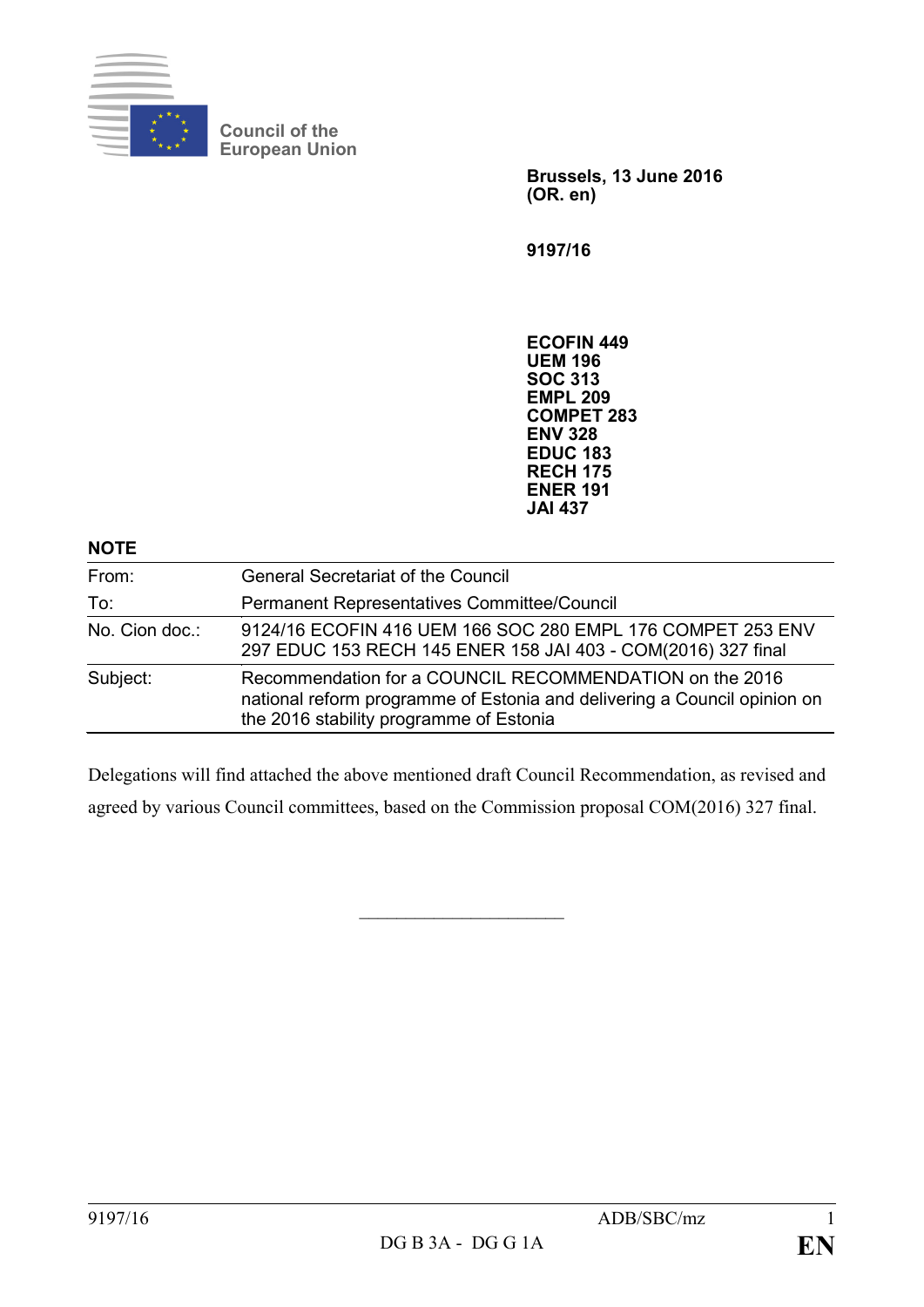## **COUNCIL RECOMMENDATION**

## **of…**

## **on the 2016 National Reform Programme of Estonia and delivering a Council opinion on the 2016 Stability Programme of Estonia**

## THE COUNCIL OF THE EUROPEAN UNION,

Having regard to the Treaty on the Functioning of the European Union, and in particular Articles 121(2) and 148(4) thereof,

Having regard to Council Regulation (EC) No 1466/97 of 7 July 1997 on the strengthening of the surveillance of budgetary positions and the surveillance and coordination of economic policies<sup>[1](#page-1-0)</sup>, and in particular Article 5(2) thereof,

Having regard to the recommendation of the European Commission,

Having regard to the resolutions of the European Parliament,

Having regard to the conclusions of the European Council,

Having regard to the opinion of the Employment Committee,

Having regard to the opinion of the Economic and Financial Committee,

Having regard to the opinion of the Social Protection Committee,

Having regard to the opinion of the Economic Policy Committee,

<span id="page-1-0"></span>**<sup>1</sup>** OJ L 209, 2.8.1997, p. 1.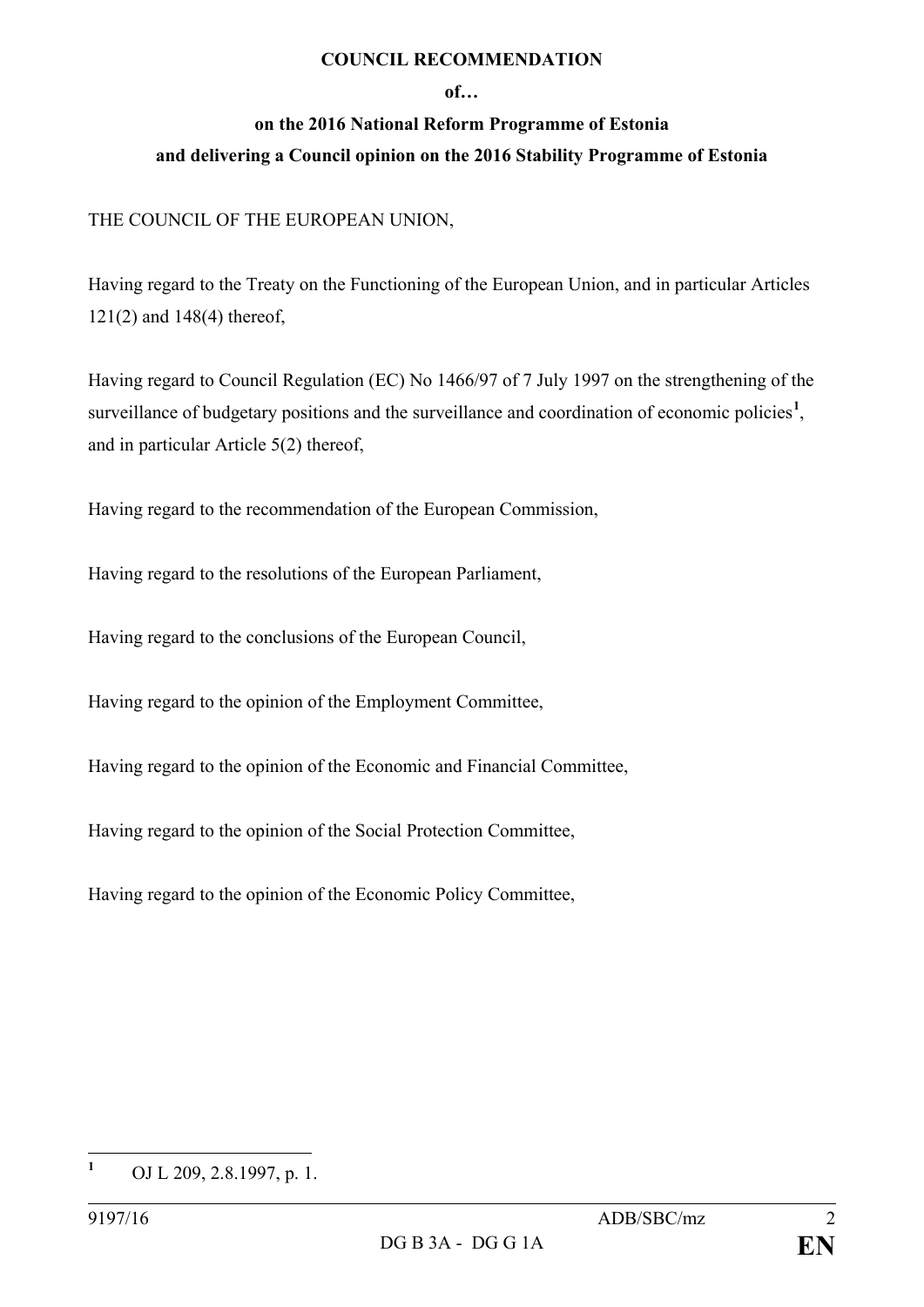Whereas:

- (1) On 26 November 2015, the Commission adopted the Annual Growth Survey, marking the start of the 2016 European Semester for economic policy coordination. The priorities of the Annual Growth Survey were endorsed by the European Council on 17-18 March 2016. On 26 November 2015, on the basis of Regulation (EU) No 1176/2011 of the European Parliament and of the Council**[2](#page-2-0)** , the Commission adopted the Alert Mechanism Report, in which it identified Estonia as one of the Member States for which an in-depth review would be carried out. On the same day, the Commission also adopted a recommendation for a Council Recommendation on the economic policy of the euro area. This Recommendation was endorsed by the European Council on 18-19 February 2016 and adopted by the Council on 8 March 2016<sup>[3](#page-2-1)</sup>. As a country whose currency is the euro and in view of the close interlinkages between the economies in the economic and monetary union, Estonia should ensure the full and timely implementation of the Recommendation.
- (2) The 2016 country report for Estonia was published on 26 February 2016. It assessed Estonia's progress in addressing the country-specific recommendations adopted by the Council on 14 July 2015 and Estonia's progress towards its national Europe 2020 targets. It also included the in-depth review under Article 5 of Regulation (EU) No 1176/2011. On 8 March 2016, the Commission presented the results of the in-depth review. The Commission's analysis leads it to conclude that Estonia is not experiencing macroeconomic imbalances.
- (3) On 28 April 2016, Estonia submitted its 2016 Stability Programme and on 10 March 2016 it submitted its 2016 National Reform Programme. In order to take account of their interlinkages, the two programmes have been assessed at the same time.

<span id="page-2-0"></span>**<sup>2</sup>** Regulation (EU) No 1176/2011 of the European Parliament and of the Council of 16 November 2011 on the prevention and correction of macroeconomic imbalances (OJ L 306, 23.11.2011, p. 25).

<span id="page-2-1"></span>**<sup>3</sup>** OJ C 96, 11.3.2016, p. 1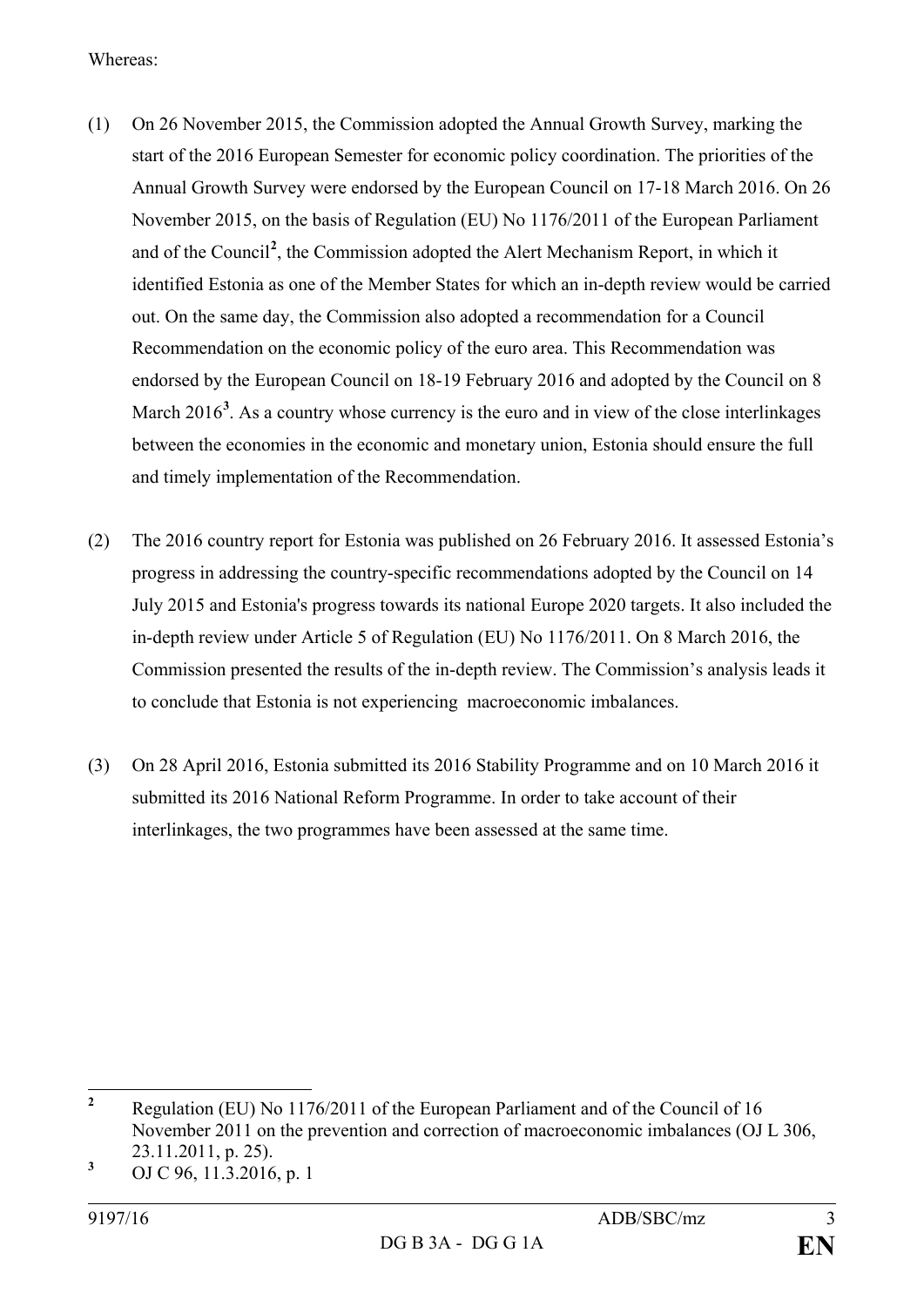- (4) Relevant country-specific recommendations have been addressed in the programming of the European Structural and Investment Funds for the 2014-2020 period. As foreseen in Article 23 of Regulation (EU) No 1303/2013 of the European Parliament and of the Council**[4](#page-3-0)** , where it is necessary to support the implementation of relevant Council recommendations, the Commission may request a Member State to review and propose amendments to its Partnership Agreement and relevant programmes. The Commission has provided further details on how it would make use of this provision in guidelines on the application of the measures linking effectiveness of the European Structural and Investment Funds to sound economic governance.
- (5) Estonia is currently in the preventive arm of the Stability and Growth Pact. In its 2016 Stability Programme, the Government plans a headline deficit at around 0,5 % of GDP over 2016-2018, turning to balance thereafter. In structural terms, Estonia continues to meet the medium-term budgetary objective - a structural balance - throughout the programme period. According to the Stability Programme, the government debt-to-GDP ratio is expected to stay at around 10 % of GDP in 2017 and to decrease to about 9½ % of GDP in 2020. The macroeconomic scenario underpinning these budgetary projections is plausible for 2016 but optimistic for 2017. Based on the Commission 2016 spring forecast, the structural balance is forecast to move from a surplus of 0,6% of GDP in 2015 to a budget balance in 2016 and to a small deficit of 0,2 % of GDP in 2017, which can be considered as close to the medium-term budgetary objective. Further deviations would be assessed against the requirement to maintain the structural balance at the medium-term budgetary objective. Based on its assessment of the Stability Programme and taking into account the Commission 2016 spring forecast, the Council is of the opinion that Estonia is expected to comply with the provisions of the Stability and Growth Pact.

<span id="page-3-0"></span>**<sup>4</sup>** Regulation (EU) No 1303/2013 of the European Parliament and of the Council of 17 December 2013 laying down common provisions on the European Regional Development Fund, the European Social Fund, the Cohesion Fund, the European Agricultural Fund for Rural Development and the European Maritime and Fisheries Fund and laying down general provisions on the European Regional Development Fund, the European Social Fund, the Cohesion Fund and the European Maritime and Fisheries Fund and repealing Council Regulation (EC) No 1083/2006 (OJ L 347, 20.12.2013, p. 320).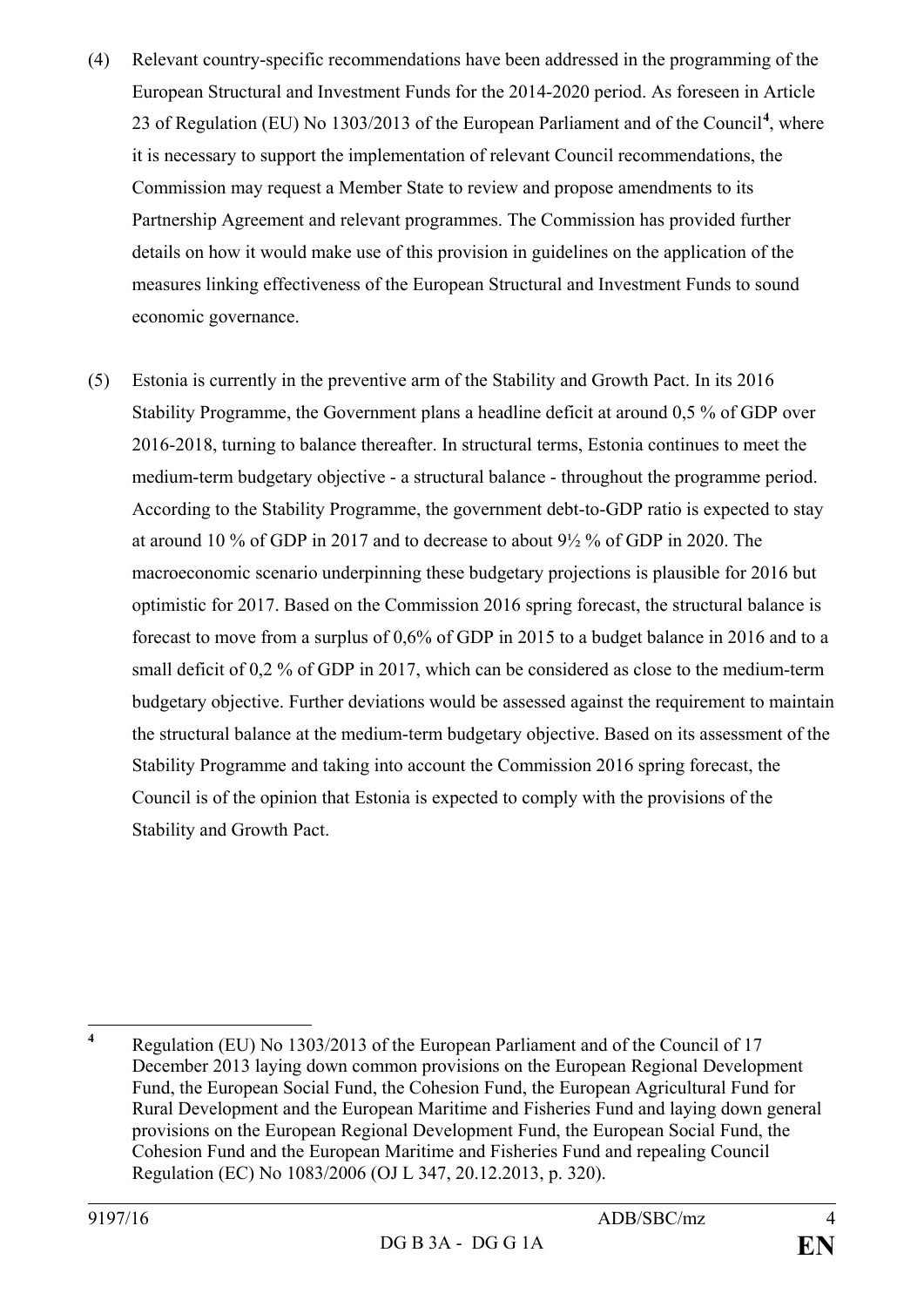- (6) Estonia has taken important steps to improve labour market participation, including by implementing the Work Ability reform. This reform, which entered into force in January 2016 and will be fully implemented from January 2017, will increase overall labour supply. It will be a challenge to help reintegrate those who have been out of the labour market for a long time. New active labour market measures are being put in place to help the beneficiaries of the Work Ability reform to enter and stay in the labour market and changes have also been made in the financial support scheme.
- (7) Estonia has taken action to improve work incentives by reducing the tax burden on labour for all income groups, including low-income earners. This may have contributed to Estonia having a lower unemployment rate and a higher employment rate for low-skilled workers than the EU average. Among the measures already adopted, an additional tax refund is planned as of 2017 for low income earners. However, this leads to high effective marginal tax rates, which risks creating a low wage trap and encouraging the payment of envelope wages. The impact of these measures will only be known after they have been evaluated.
- (8) Implementation of the Lifelong Learning Strategy 2020, together with the Vocational Education and Training programme for 2015-2018, helped increase participation in vocational education and training, and its labour market relevance. The proportion of vocational education and training students in apprenticeships is expected to increase but the drop out rates in vocational education and training remain a matter for concern.
- (9) There are still some shortages in early childhood education and care places for 0-3 year-olds, but the situation is improving, with additional places created each year.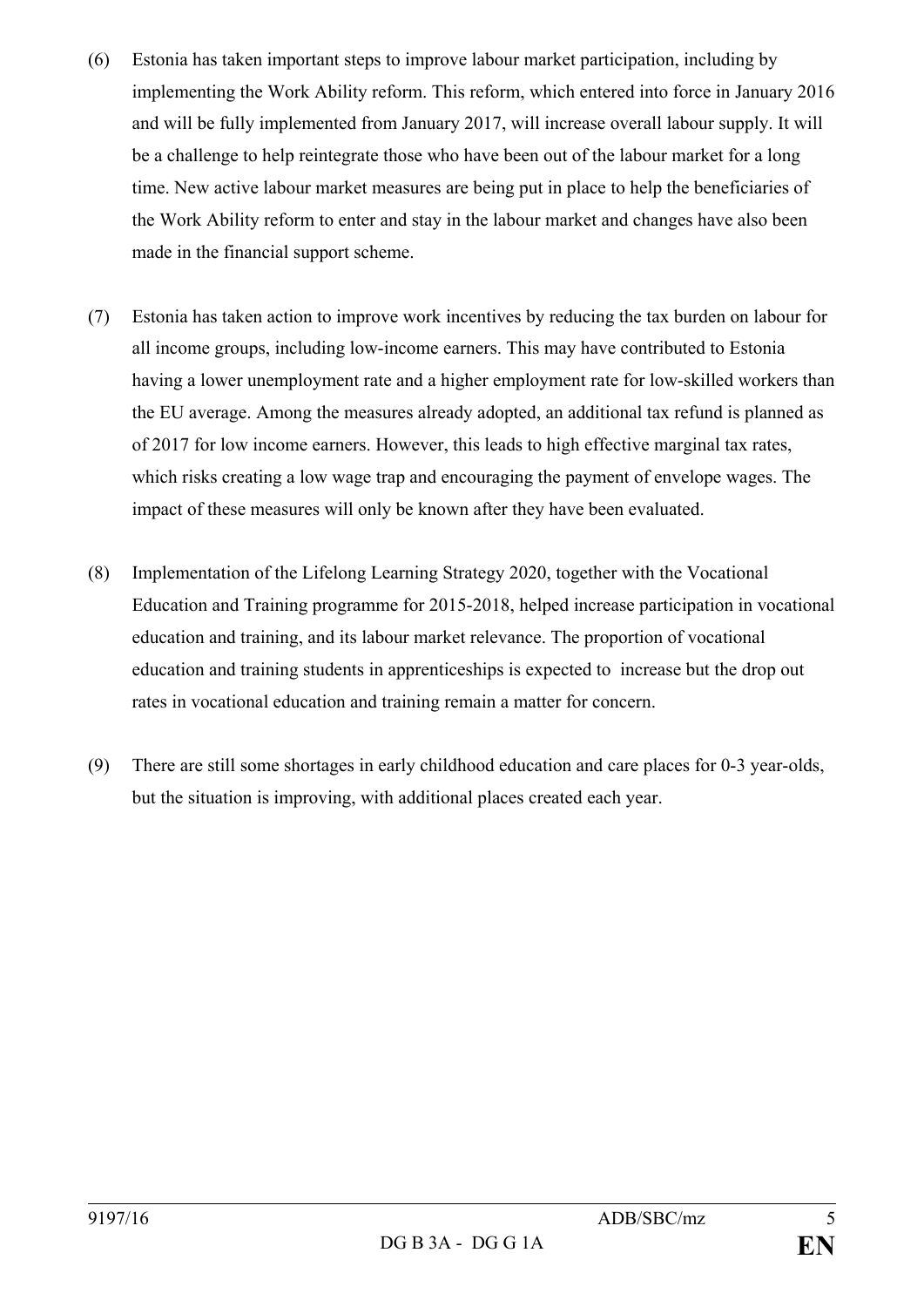- (10) Estonia has the highest gender pay gap in the Union, at 28,3 % in 2014. This creates a risk of not making full use of the potential of women. The gender pay gap is attributed, among other factors, to occupational and sectoral gender segregation in the labour market, the lack of transparency of wages in the private sector and the longer career breaks for women due to care responsibilities. The Government has announced a series of measures to address the gender pay gap. The planned measures are still to be adopted and implemented, inter alia improving data collection, giving labour inspectorates the task of monitoring how employers apply the principle of equal pay, promoting wage transparency, providing fathers with incentives to take up part of the parental leave and increasing access to childcare facilities. The Welfare Plan 2016-2023 includes gender equality objectives, with measures to tackle gender segregation in the labour market and fight stereotypes. Measures are planned to ease the care burden in families and to bring carers into the labour market, with expected positive effects on women's labour market participation.
- (11) In Estonia, access to public services is not guaranteed in all municipalities and the local provision of quality services in areas such as transport, education, long-term care for the elderly and other social services at local level remains a challenge. In March 2016, the Government submitted the draft Administrative Reform Act to the parliament to pave the way for a local government reform. The reform foresees both voluntary and government-initiated mergers, with a view to offering accessible and quality services and to ensure more efficient and competent governance. The amended Social Welfare Act sets minimum requirements for nine social services but its implementation is at risk due to the weaknesses in service provision by municipalities. The proposed local government reform has not yet been adopted.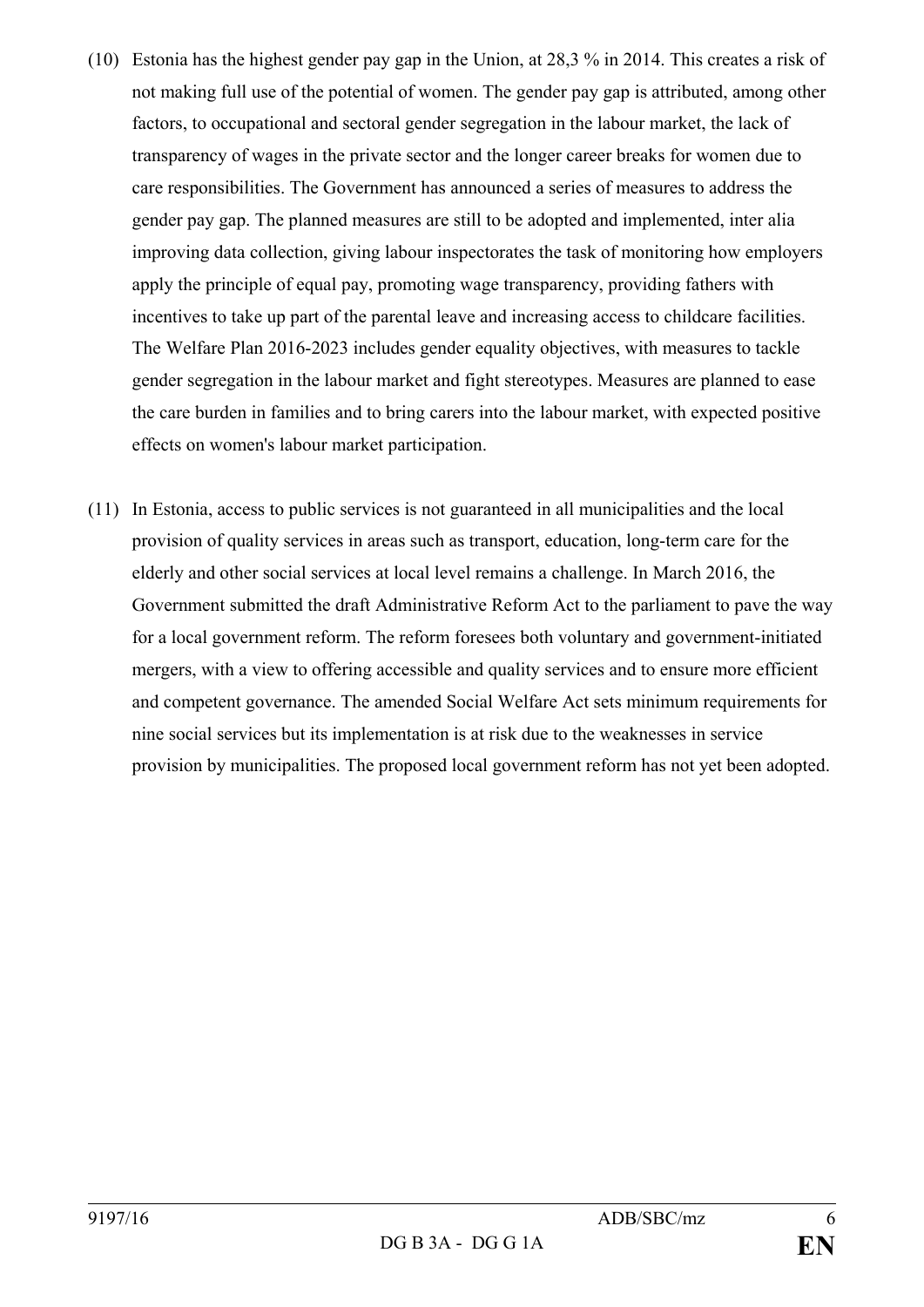- (12) Estonia has one of the highest ratios of investment to GDP for both the private and the public sectors. However, some challenges remain for the country to improve the investment environment further. Estonia took action to implement the 'Knowledge-based Estonia' research, development and innovation strategy and the Entrepreneurship Growth Strategy, which together comprise its framework for smart specialisation. Ensuring good synergies between these strategies can help to stimulate private research, development and innovation investment, especially since business research and technology investment decreased to 0,6 % of GDP in 2014 and Estonia is unlikely to reach its 3%-of-GDP research, development and innovation target in 2020. The number of companies cooperating with research institutions is limited, resulting in a low level of patent applications. Meanwhile, in recent years, the overall structure of Estonia's export of manufactured goods seems to have shifted towards lowervalue goods. Labour and skills shortages may constitute a barrier to greater investment in high technology sectors.
- (13) In the context of the European Semester, the Commission has carried out a comprehensive analysis of Estonia's economic policy and published it in the 2016 country report. It has also assessed the Stability Programme and the National Reform Programme and the follow-up given to the recommendations addressed to Estonia in previous years. It has taken into account not only their relevance for sustainable fiscal and socio-economic policy in Estonia but also their compliance with EU rules and guidance, given the need to strengthen the EU's overall economic governance by providing EU-level input into future national decisions. The recommendations under the European Semester are reflected in recommendations (1) and (2) below.
- (14) In the light of this assessment, the Council has examined the Stability Programme, and is of the opinion that Estonia is expected to comply with the Stability and Growth Pact.